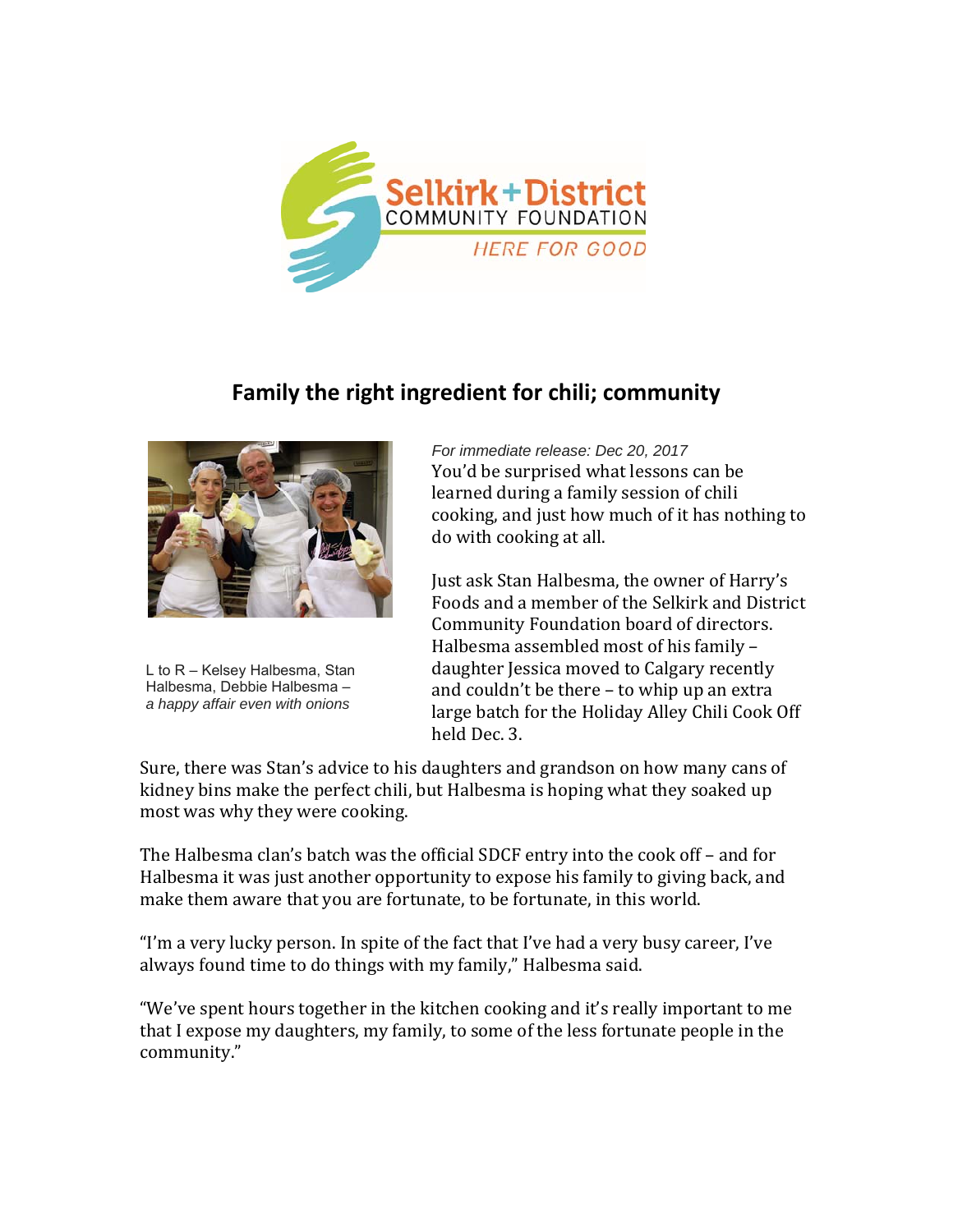Halbesma is in his sixth and final year as a member of the foundation board, and he said he's gone from knowing very little about the foundation to now knowing a whole lot about it and his community.

"I was asked five-and-a-half years ago by then Mayor Don Forfar to join the foundation, and I admit I knew nothing of the foundation and I knew nothing of how foundations worked," he said.

"But I did some research and I went through the interview process and was chosen to be on the board. After a while of being a deer in the headlights and trying to figure out exactly what was going on, I have a much better understanding and have come to realize it is a fantastic group of volunteers."

Over the past six years Halbesma said he's been impressed with the generosity of a community that never fails to donate to the foundation and entrust their gifts to its staff and board members.

"When you become an active board member of the foundation you really become aware of two things – one is how much need there is in our community for all these different organizations, and that's no different than any other community," he said.

"But first and foremost is the amount of passion and commitment that so many people have to this community to make it a better place. That was the big thing that I took out of my years on the foundation – just how active of a volunteer base that we have in the community that is not always front and centre in the media and getting the attention."

The foundation has granted more than \$2 million to community groups since 1997 and almost \$250,000 in 2016-17 alone. Money has gone to all kinds of causes, from helmets for skating programs, to airbeds for palliative care. The foundation teamed up with the Community Fund for Canada's 150 and the Government of Canada to provide \$15,000 to Holiday Alley to purchase lights for participating businesses in Lighting the Night for 150.

"The whole concept of bringing the community together to kick off winter, to kick off Christmas I thought was just a wonderful idea. The fact the lights brought attention to that, that kind of got that whole ball rolling...it was a huge success," Halbesma said.

And so it only makes sense that Halbesma would be raising, so to speak, the next generation of volunteers, of people who realize how important it is to give back to the place that helped raise them.

While it was important to have all the right ingredients when making the chili, the most important ingredient was family, Halbesma said. And he figures if his kids and grandkids can learn that family extends beyond the walls of their own home and